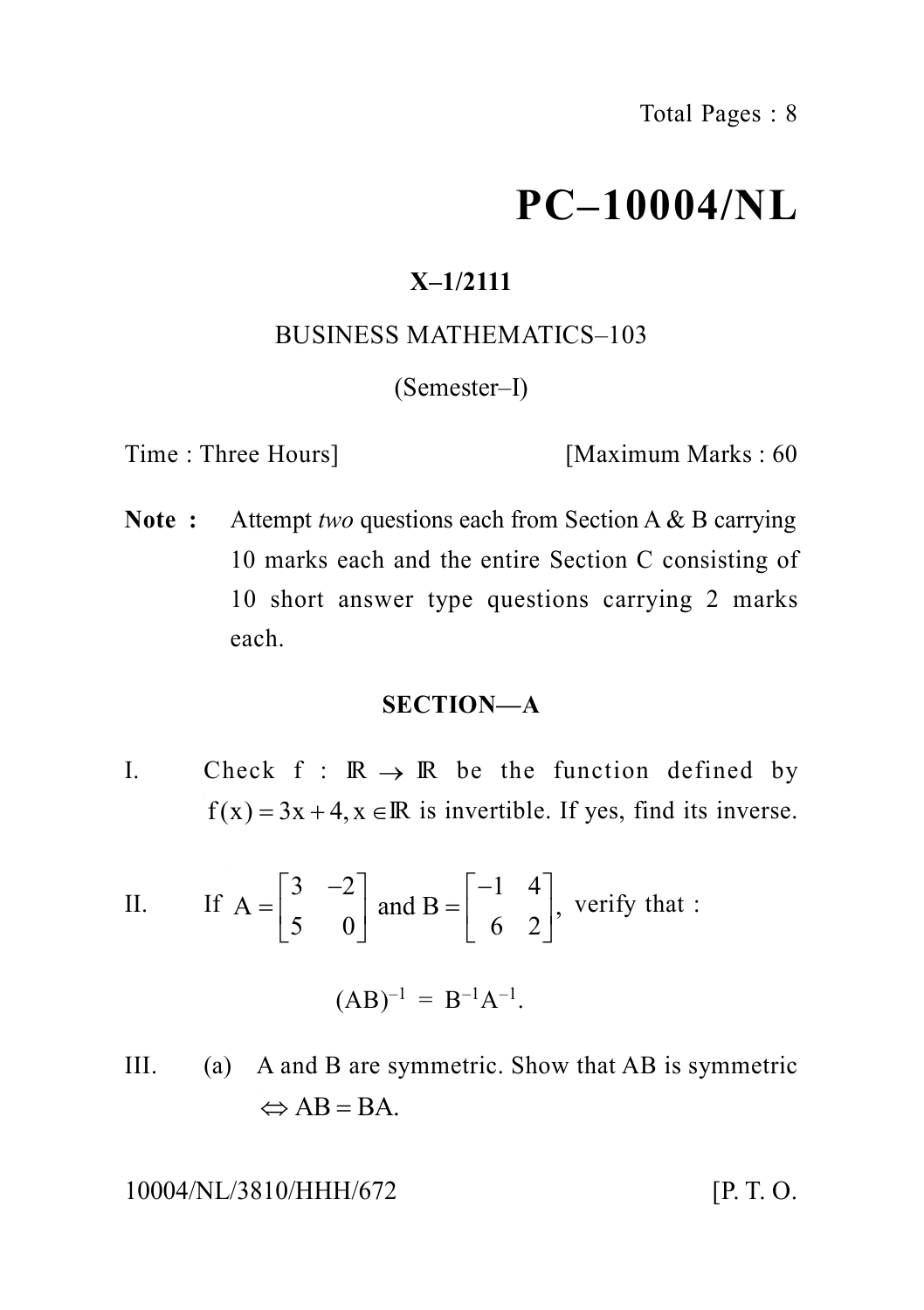(b) Use matrix method to show that the system of equation :

$$
2x + 5y = 7
$$

$$
6x + 15y = 13
$$

is inconsistent.

IV. If  $x = \frac{c}{t^2}$  and  $y = \frac{c}{t}$ ,  $t > 0$ , then s Use matrix method to show that the system of<br>equation:<br> $2x + 5y = 7$ <br> $6x + 15y = 13$ <br>is inconsistent.<br> $x = \frac{1 + \log t}{t^2}$  and  $y = \frac{3 + 2 \log t}{t}$ ,  $t > 0$ , then show<br> $\therefore$ <br> $y\left(\frac{dy}{dx}\right) = 2x\left(\frac{dy}{dx}\right)^2 + 1$ . matrix method to show that the system of<br>  $2x + 5y = 7$ <br>  $6x + 15y = 13$ <br>
consistent.<br>  $\frac{+\log t}{t^2}$  and  $y = \frac{3 + 2\log t}{t}$ ,  $t > 0$ , then show<br>  $y\left(\frac{dy}{dx}\right) = 2x\left(\frac{dy}{dx}\right)^2 + 1$ . Solven that the system of<br>
quation:<br>  $2x + 5y = 7$ <br>  $6x + 15y = 13$ <br>
inconsistent.<br>  $= \frac{1 + \log t}{t^2}$  and  $y = \frac{3 + 2 \log t}{t}$ ,  $t > 0$ , then show<br>  $y\left(\frac{dy}{dx}\right) = 2x\left(\frac{dy}{dx}\right)^2 + 1$ . that : trix method to show that the system of<br>  $2x + 5y = 7$ <br>  $5x + 15y = 13$ <br>
sistent.<br>  $\frac{1}{2}$  and  $y = \frac{3 + 2 \log t}{t}$ ,  $t > 0$ , then show<br>  $y \left(\frac{dy}{dx}\right) = 2x \left(\frac{dy}{dx}\right)^2 + 1$ .<br> **SECTION-B**<br>
hical method to solve the LPP :<br>  $+ 3x_2$ Fix method to show that the system of<br>  $x + 5y = 7$ <br>  $x + 15y = 13$ <br>
stent.<br>  $\frac{1}{x}$  and  $y = \frac{3 + 2 \log t}{t}$ ,  $t > 0$ , then show<br>  $\left(\frac{dy}{dx}\right) = 2x \left(\frac{dy}{dx}\right)^2 + 1$ .<br> **SECTION-B**<br>
cal method to solve the LPP :<br>  $+ 3x_2$ 

$$
y\left(\frac{dy}{dx}\right) = 2x\left(\frac{dy}{dx}\right)^2 + 1.
$$

# **SECTION—B**

V. Use the graphical method to solve the LPP :

Max  $Z = 2x_1 + 3x_2$ S.t. Constraints  $x_1 + x_2 \leq 30$  $x_2 > 3$  $x_2 < 12$  $x_1 - x_2 \geq 0$  $x_1 \leq 20$ where  $x_1, x_2 \geq 0$ 

10004/NL/3810/HHH/672 2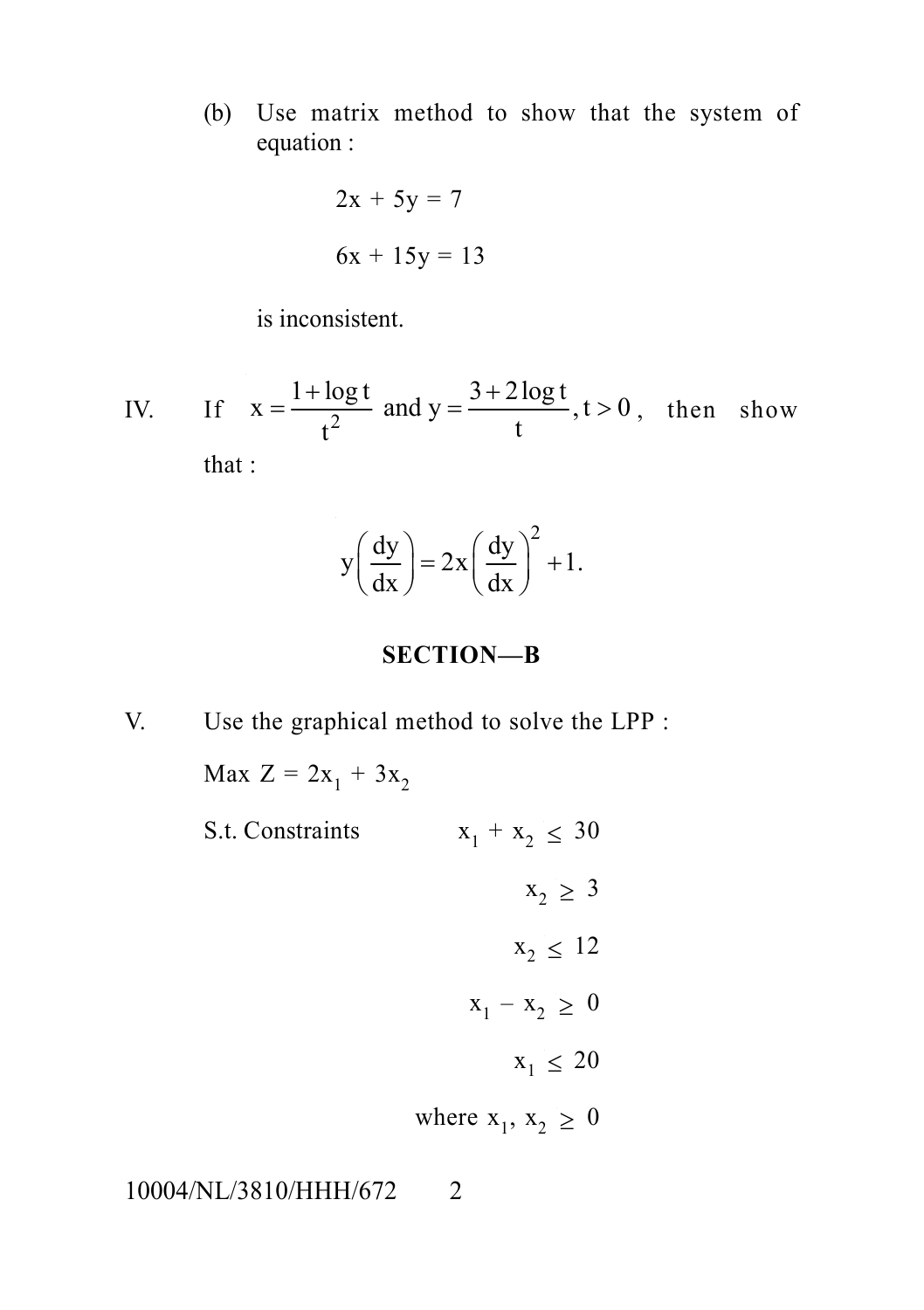VI. Find the assignment of men to jobs that will minimize the total time as :

|     |                | JUUJ    |              |                   |    |
|-----|----------------|---------|--------------|-------------------|----|
|     |                | $J_{1}$ | $J_{\gamma}$ | $J_{\mathcal{I}}$ |    |
|     | $\mathbf{M}_1$ | 8       | 26           |                   | 11 |
| Men | $M_2$          | 13      | 28           |                   | 26 |
|     | $M_3$          | 38      | 19           | 18                | 15 |
|     | $M_4$          | 19      | 26           | 24                | 10 |

Jobs

VII. Solve the following by using VAM method :

| Origin |    | 2  | 3  |     | Supply |
|--------|----|----|----|-----|--------|
|        | 20 | 22 | 17 |     | 120    |
| 2      | 24 | 37 | 9  |     | 70     |
| 3      | 32 | 37 | 20 | 15  | 50     |
| Demand | 60 | 40 | 30 | 110 | 240    |

VIII. Define Hungarian method to solve assignment problem.

# **SECTION—C (Compulsory Question)**

- IX. Write brief answers of the following :
	- 1. Define Inverse function.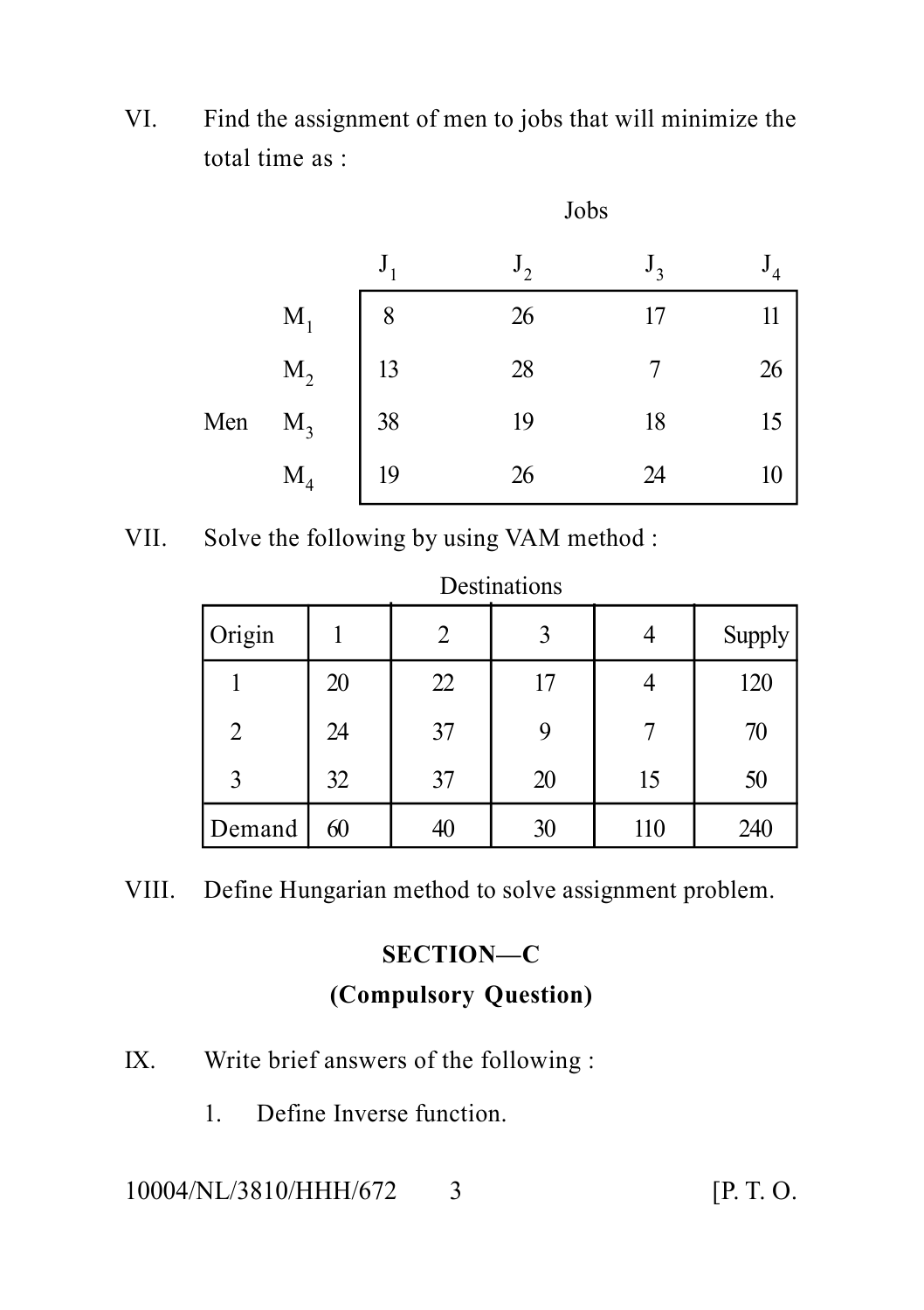- 2. If  $AB = A$  and  $BA = B$ , show that A and B are idempotent. nd BA = B, show that A and B are<br>
matical statement of assignment problem.<br>
k and Surplus variable?<br>
w.r.t.x,  $\log (x + \sqrt{a^2 + x^2})$ .<br>
of  $\begin{bmatrix} 2 & 5 \\ -3 & 1 \end{bmatrix}$ .<br>  $\begin{bmatrix} 1 \\ -3 \end{bmatrix}$ , show that A + A<sup>1</sup> is symmetric.
- 3. Explain Mathematical statement of assignment problem.
- 4. What are Slack and Surplus variable?

5. Differentiate w.r.t.x, 
$$
\log(x + \sqrt{a^2 + x^2})
$$
.

6. Find inverse of 
$$
\begin{bmatrix} 2 & 5 \ -3 & 1 \end{bmatrix}
$$

\n- 2. If AB = A and BA = B, show that A and B are idempotent.
\n- 3. Explain Mathematical statement of assignment problem.
\n- 4. What are Slack and Surplus variable?
\n- 5. Differentiate w.r.t.x, 
$$
\log(x + \sqrt{a^2 + x^2})
$$
.
\n- 6. Find inverse of  $\begin{bmatrix} 2 & 5 \\ -3 & 1 \end{bmatrix}$ .
\n- 7. If  $A = \begin{bmatrix} 10 & 11 \\ 15 & 17 \end{bmatrix}$ , show that  $A + A^1$  is symmetric.
\n- 8. If  $y = \sqrt{x + \sqrt{x + \sqrt{x + \dots \infty}}}$ , show that  $\therefore$   $(2y-1)\frac{dy}{dx} = 1$ .
\n- 9. Find domain and range of function  $f(x) = \sqrt{9-x^2}$ .
\n

8. If 
$$
y = \sqrt{x + \sqrt{x + \sqrt{x + \dots \infty}}}
$$
, show that :

$$
(2y-1)\frac{dy}{dx} = 1.
$$

9. Find domain and range of function  $f(x) = \sqrt{9-x^2}$ .

2. If AB = A and BA = B, show that A and B are  
\nidempotent.  
\n3. Explain Mathematical statement of assignment problem.  
\n4. What are Slack and Surplus variable?  
\n5. Differentiate w.r.t.x, 
$$
\log(x + \sqrt{a^2 + x^2})
$$
.  
\n6. Find inverse of  $\begin{bmatrix} 2 & 5 \\ -3 & 1 \end{bmatrix}$ .  
\n7. If A =  $\begin{bmatrix} 10 & 11 \\ 15 & 17 \end{bmatrix}$ , show that A + A<sup>1</sup> is symmetric.  
\n8. If y =  $\sqrt{x + \sqrt{x + \sqrt{x + \dots \infty}}$ , show that :  
\n $(2y-1)\frac{dy}{dx} = 1$ .  
\n9. Find domain and range of function  $f(x) = \sqrt{9-x^2}$ .  
\n10. If A =  $\begin{bmatrix} 1 \\ 2 \\ 3 \\ 4 \end{bmatrix}$  and B = [5 6 7 8], then if defined.  
\nFind the matrix AB and BA and show that  
\nAB \ne BA.  
\nNL/3810/HHH/672 4

Find the matrix AB and BA and show that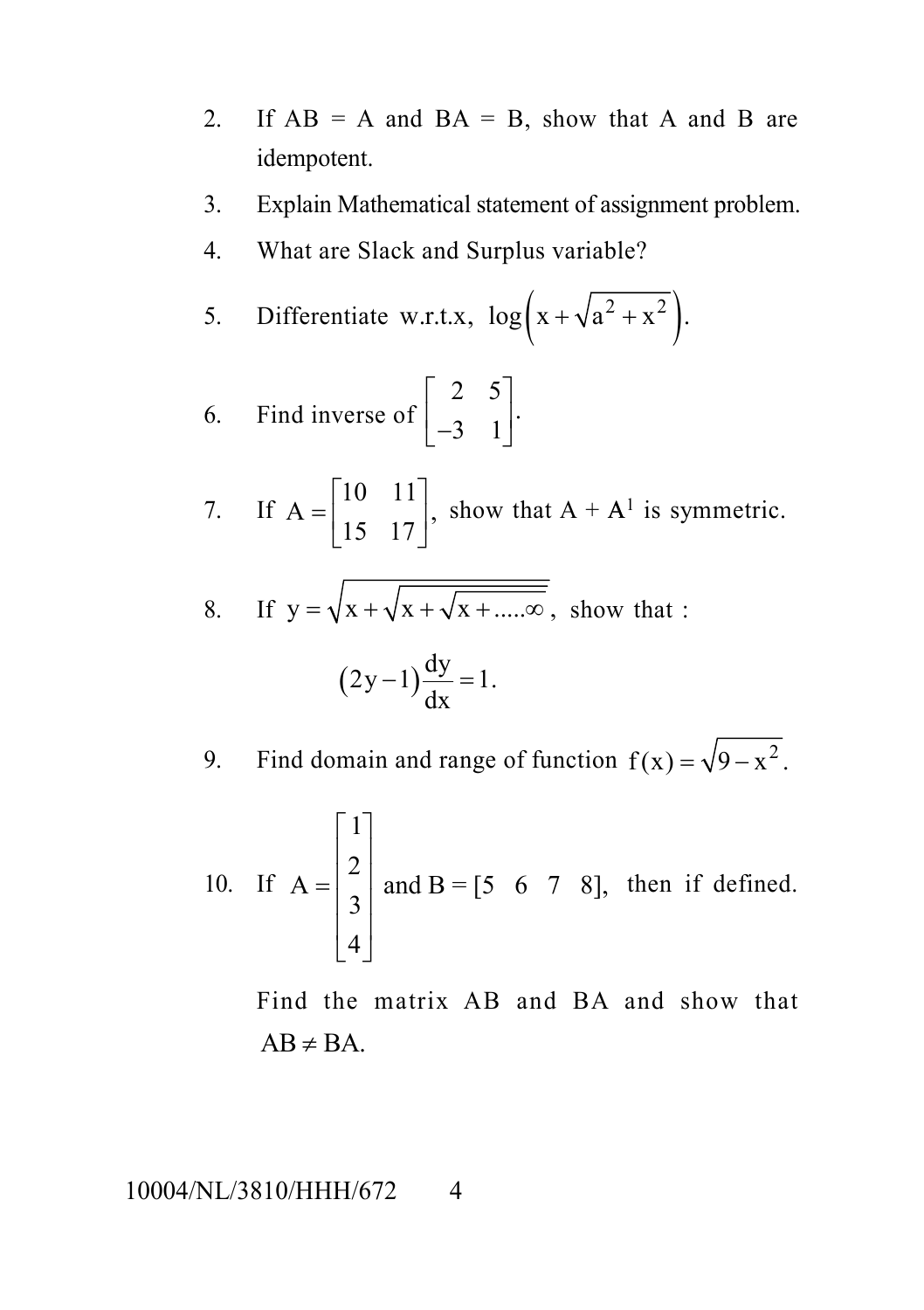### **PUNJABI VERSION**

ਨੋਟ : ਭਾਗ A ਅਤੇ B ਵਿਚੋਂ *ਦੋ–ਦੋ* ਪੁਸ਼ਨ ਕਰੋ। ਹਰੇਕ ਪੁਸ਼ਨ ਦੇ <u>।0 ਅੰਕ ਹਨ। ਭਾਗ C ਸਾਰਾ ਕਰੋ। ਇਸ ਵਿਚ 10 ਸੰਖੇਪ ਉੱਤਰ</u> ਵਾਲੇ ਪਸ਼ਨ 2-2 ਅੰਕਾਂ ਦੇ ਹਨ।

#### ਭਾਗ $-A$

ਪਰਖ ਕਰੋ ਕਿ f :  $\mathbb{R} \rightarrow \mathbb{R}$  ਦਾ ਪਰਿਭਾਸ਼ਿਤ ਕਾਰਜ  $\mathbf{I}$  $f(x) = 3x + 4, x \in \mathbb{R}$  ਇਨਵਰਟੀਬਲ ਹੈ। ਜੇ ਹਾਂ ਤਾਂ ਇਸ ਦੇ ਉਲਟ ਦਾ ਪਤਾ ਲਾਓ।

II. 
$$
\vec{\mathbf{H}} \ \mathbf{A} = \begin{bmatrix} 3 & -2 \\ 5 & 0 \end{bmatrix}
$$
  $\mathbf{M} \vec{\mathbf{S}} \ \mathbf{B} = \begin{bmatrix} -1 & 4 \\ 6 & 2 \end{bmatrix}$ ,  $\vec{\mathbf{S}} \ \mathbf{I} \ \mathbf{M} \vec{\mathbf{C}} \ \vec{\mathbf{A}} \vec{\mathbf{C}}$ .

$$
(AB)^{-1} = B^{-1}A^{-1}.
$$

- (a) A ਅਤੇ B ਸਮਿਟਰਿਕ ਹਨ। ਦਿਖਾਓ ਕਿ AB ਸਮਿਟਰਿਕ  $III.$  $\Rightarrow$  AB = BA
	- (b) ਮੈਟਰਿਕਸ ਵਿਧੀ ਵਰਤ ਕੇ ਦਰਸਾਓ ਕਿ ਈਕਏਸ਼ਨ ਦੀ ਪਣਾਲੀ

 $2x + 5y = 7$ 

 $6x + 15y = 13$ 

ਸਥਿਰ ਨਹੀਂ ਹੈ।

10004/NL/3810/HHH/672  $\overline{\mathcal{L}}$   $[P, T, O]$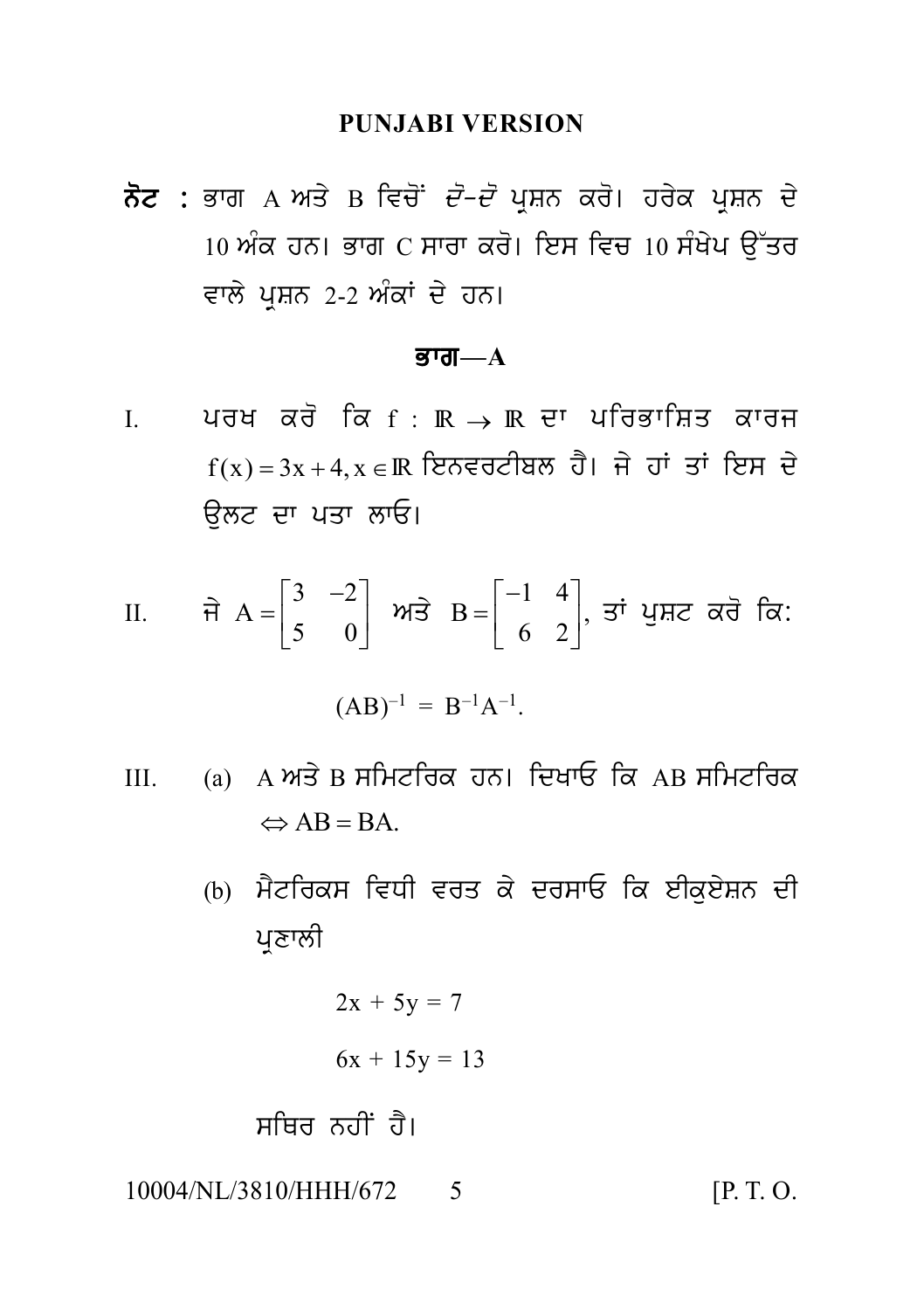IV. 
$$
\hat{\mathbf{\pi}} \times \frac{1 + \log t}{t^2}
$$
 and  $y = \frac{3 + 2 \log t}{t}, t > 0$ ,  $\hat{\mathbf{\tau}}$ :  

$$
y \left(\frac{dy}{dx}\right) = 2x \left(\frac{dy}{dx}\right)^2 + 1.
$$

### $\overline{g}$ गत $\overline{B}$

ਗ੍ਰਾਫੀਕਲ ਵਿਧੀ ਵਰਤ ਕੇ LPP ਹੱਲ ਕਰੋ :  $V_{.}$ Max  $Z = 2x_1 + 3x_2$ S.t. Constraints  $x_1 + x_2 \leq 30$  $X_2 \geq 3$  $x_2 \leq 12$  $x_1 - x_2 \geq 0$  $X_1 \leq 20$ where  $x_1, x_2 \geq 0$ .

ਕਾਮਿਆਂ ਨੂੰ ਜਾਬ ਅਜਿਹੇ ਢੰਗ ਨਾਲ ਦਿਓ ਕਿ ਕੰਮ ਨੂੰ ਘੱਟ ਤੋਂ VI. ਘੱਟ ਸਮਾਂ ਲਗੇ :

|     |                | $J_{1}$ | $J_{\gamma}$ | $J_{\rm{2}}$ |    |
|-----|----------------|---------|--------------|--------------|----|
|     | $M_1$          | 8       | 26           | 17           | 11 |
|     | $\mathbf{M}_2$ | 13      | 28           |              | 26 |
| Men | $M_3$          | 38      | 19           | 18           | 15 |
|     | M <sub>4</sub> | 19      | 26           | 24           | 10 |

Jobs

10004/NL/3810/HHH/672 6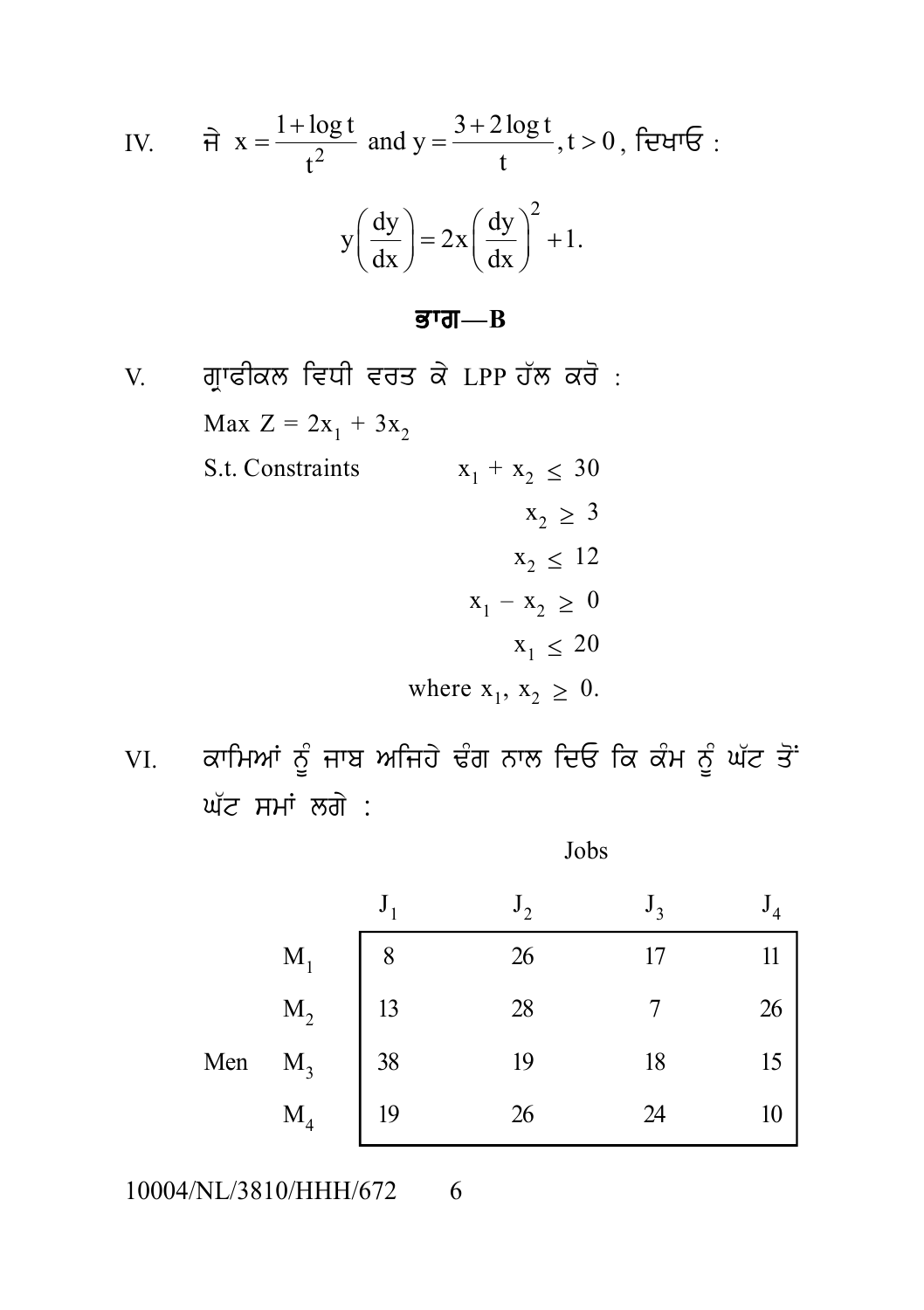VII. ਨਿਮਨ-ਦਰਜ ਨੂੰ VAM ਵਿਧੀ ਵਰਤ ਕੇ ਹੱਲ ਕਰੋ :

| Origin |    |    |    |     | Supply |
|--------|----|----|----|-----|--------|
|        | 20 | 22 | 17 |     | 120    |
| 2      | 24 | 37 | 9  |     | 70     |
|        | 32 | 37 | 20 | 15  | 50     |
| Demand | 60 | 40 | 30 | 110 | 240    |

**Destinations** 

VIII. ਅਸਾਈਨਮੈਂਟ ਸਮੱਸਿਆ ਹੱਲ ਕਰਨ ਦੀ ਹੰਗਰੀਅਨ ਵਿਧੀ ਨੂੰ ਪਰਿਕਾਸਿਤ ਕਰੋ।

# ਭਾਗ $-C$

(ਲਾਜ਼ਮੀ ਪ੍ਰਸ਼ਨ)

- ਹੇਠ ਲਿਖਿਆਂ ਦੇ ਸੰਖੇਪ ਉੱਤਰ ਲਿਖੋ :  $IX$ 
	- 1. ਇਨਵਰਸ ਫੰਕਸ਼ਨ ਨੂੰ ਪਰਿਭਾਸ਼ਿਤ ਕਰੋ।
	- 2. ਜੇ AB = A ਅਤੇ BA = B, ਤਾਂ ਸਿੱਧ ਕਰੋ ਕਿ A ਅਤੇ B ਆਈਡੈਮਪੋਟੈਂਟ ਹਨ।
	- <u>3 ਅਸਾਈਨਮੈਂਟ ਸਮੱਸਿਆ ਦਾ ਗਣਿਤਾਤਮਕ ਕਥਨ ਸਪਸਟ</u> ਕਰੋ।
	- 4. ਸਲੇਕ ਅਰੇ ਸਰਪਲੱਸ ਵੇਰੀਏਬਲ ਕੀ ਹੰਦੇ ਹਨ?